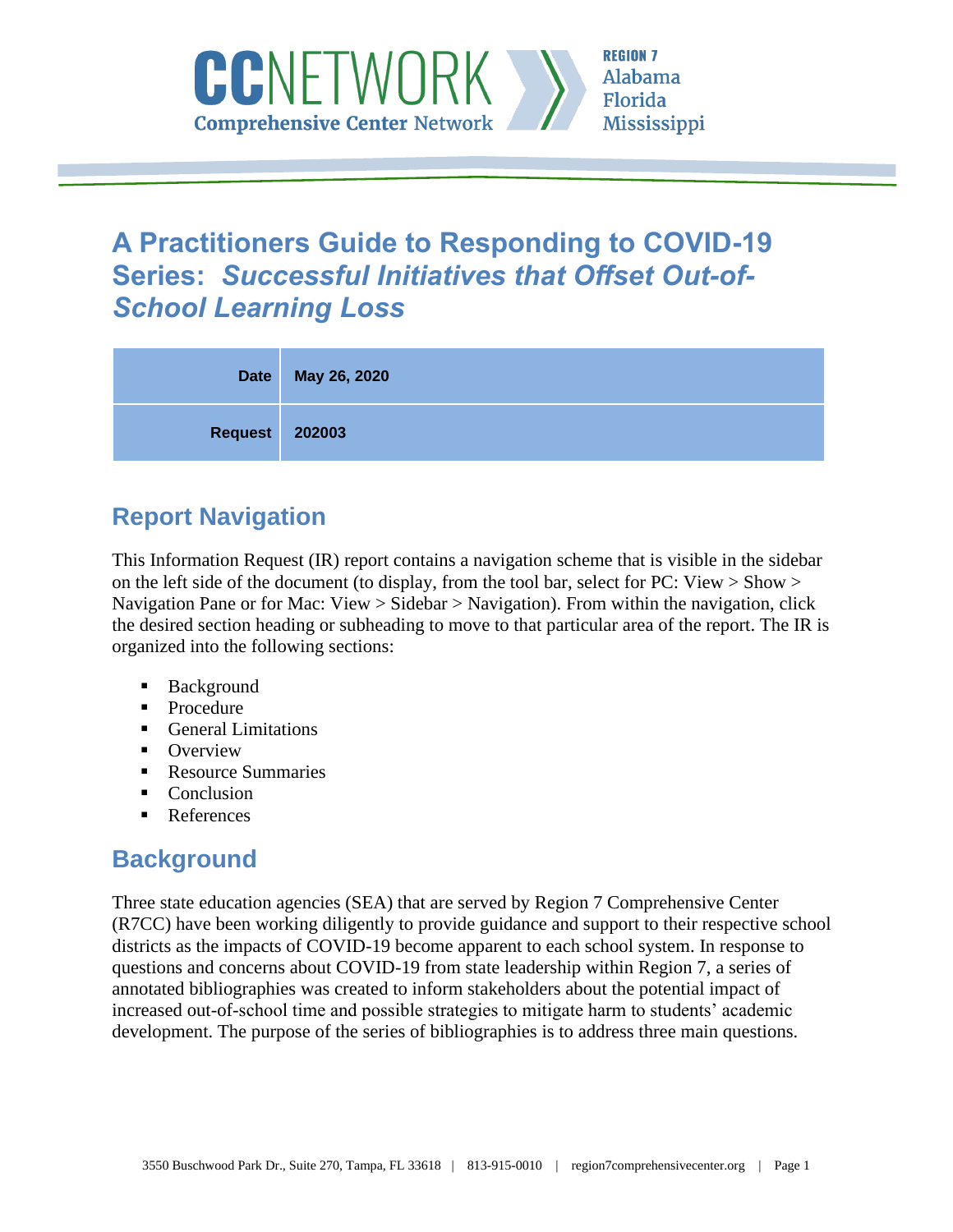

Question 1: What will the impact of COVID-19 be on out-of-school learning loss?

Question 2: What impact do extended learning programs (summer school, after school programs, extended school day, or year-round school) have on student academic achievement?

Question 3: What initiatives have demonstrated success in offsetting out-of-school learning loss?

This bibliography will address the third of the three questions. Once shared with each SEA, they will then be distributed to LEAs for consideration as they refine their district and school continuity plans for the 2020-2021 school year.

There are 44 annotations included in this series of bibliographies. The organization within each section (articles or subsections) of the report is by ESSA level of evidence. However, within each level of evidence, organization is not intended to convey meaning. ESSA levels of evidence and What Works Clearinghouse designations are provided as a quick reference to readers.

## **Procedure**

To locate resources for this series of reports, the R7CC Information Request team conducted online searches across three primary databases (ERIC, IES, and Google Scholar). In order to create the body of literature for review, researchers began with three search terms ("summer slide," "summer melt," and "summer learning loss"). The term "summer melt" was deleted from the search because it was associated with the summer between high school and college. The searches produced over 1,000 possible publications to create the final pool of 132 unique publications. Upon review of 132 resources located in the above searches, the team selected 44 for inclusion in this series of reports, based on these criteria: (a) publication date within the past 10 years, unless they were perceived as seminal works (e.g., Cooper et al., 2000) by the research team; (b) initiatives, programs, and studies that produced statistically significant, positive effects were included; and/or (c) content relevant to the client's topics of interest. Detailed information on the selected resources is provided in the Resource Summaries section of this report, which follows the Overview.

In order to provide a reference for the quality of evidence presented in this bibliography, the researchers assigned each relevant publication to one of the four levels of evidence provided in the Every Student Succeeds Act guidance. Every relevant article was coded by two of the four authors. When the authors disagreed on a suggested level of evidence, they discussed the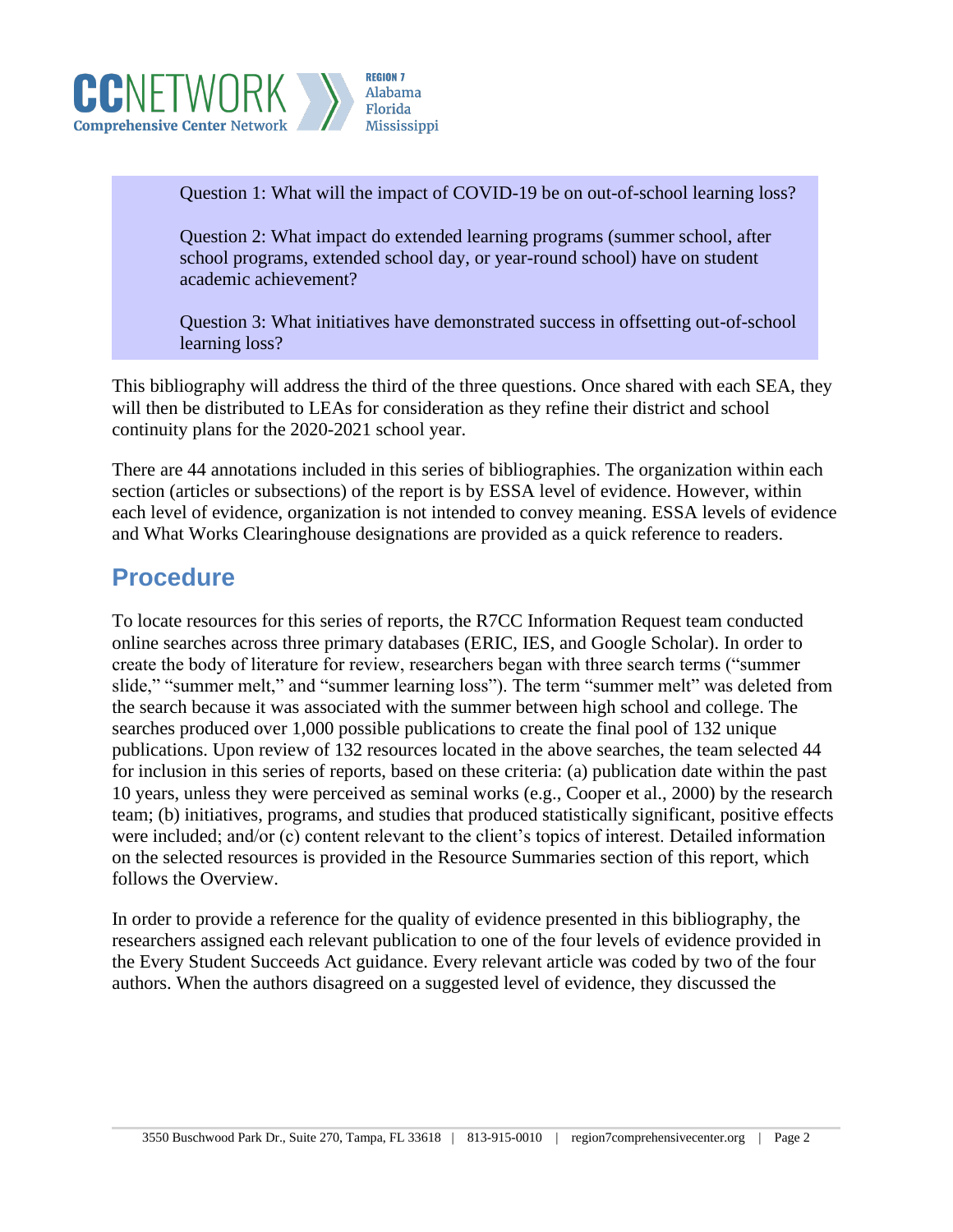

differences and decided on a final recommendation. The authors followed guidance of Lee, Hughes, Smith, and Foorman (2016; see reference below) to determine the appropriate level of evidence.

# **General Limitations**

As with many topics in education, there is a limited research base of information on successful initiatives that offset learning loss including COVID-19 related learning loss. However, resources cited in this summary include a few research-based strategies and practices grounded by strong, moderate, and promising evidence as defined by the criteria established in the ESSA guidance.

The ESSA Levels of Evidence indicators are meant as guidance to state and local administrators. Two of the four authors are certified reviewers of What Works Clearinghouse standards in group design. Even with this level of expertise and guidance, the authors cannot ensure outside entities will agree with these designations.

## **Overview**

This report centers around a review of resources that discuss out-of-school learning loss. Summer learning loss occurs for most students. As a result of increased out-of-school time due to COVID-19, schools should expect students to return in the fall with a much wider range of knowledge. Also, the average knowledge of incoming students is likely to be lower than prior years due to more out-of-school time because of COVID-19.

In the Resource Summaries section, each resource summary includes the title, ESSA level of



evidence (1=strong evidence, 2=moderate evidence, 3=promising evidence, 4=demonstrates a rationale), and an overview.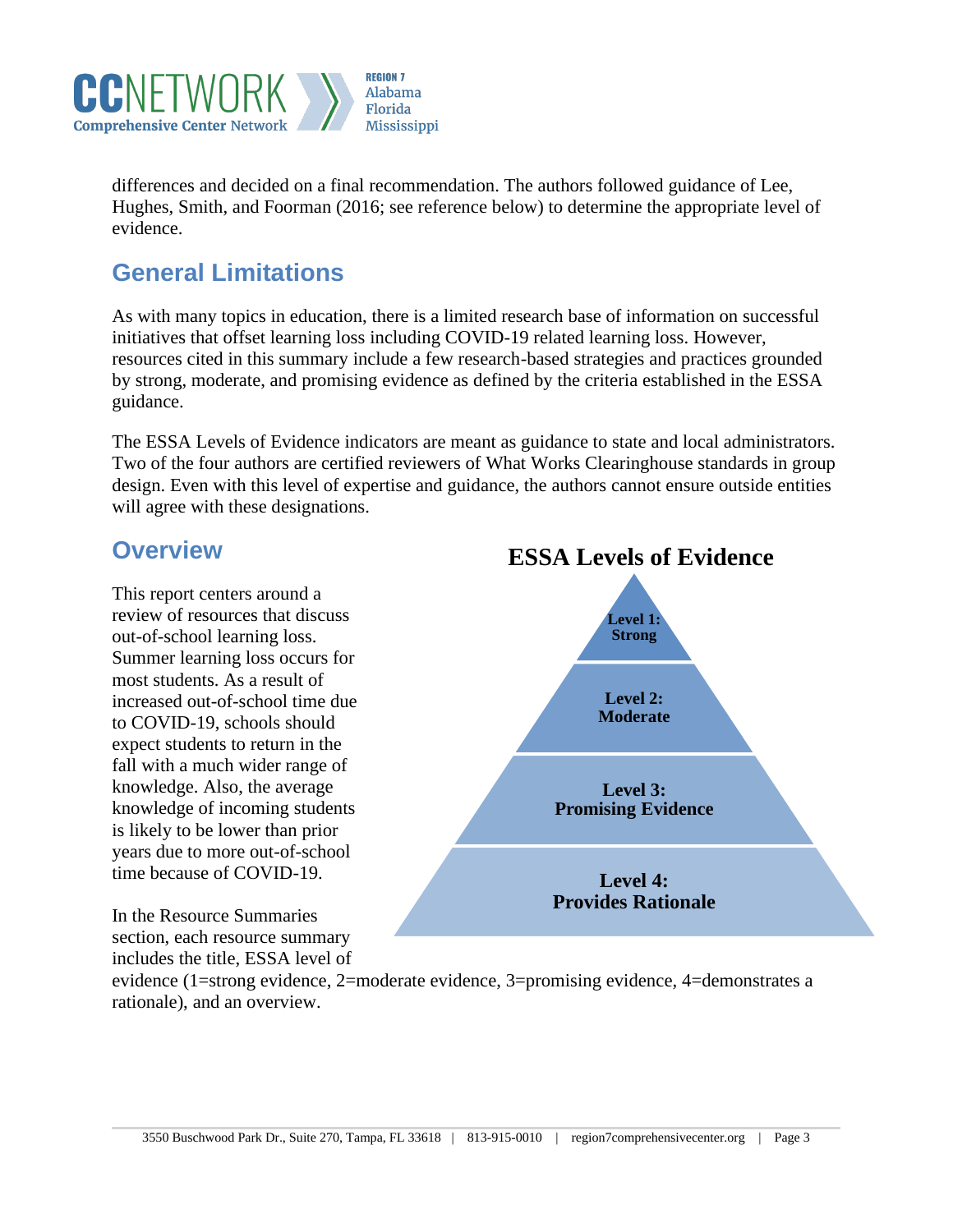

# **Resource Summaries**

The 17 selected resources relevant to this research question are listed by ESSA level of evidence within each of the three subtopics:

- Providing books in low income areas
- Tutoring
- Parent education/engagement
- Summer reading and writing
- Public-private partnerships
- Online credit recovery

## **Providing books in low-income areas**

Allington, R. L., McGill-Franzen, A. M., Camilli, G., Williams, L., Graff, J., Zeig, J., …& Nowak, R. (2010). Addressing summer reading setback among economically disadvantaged elementary students. *Reading Psychology*, *31*, 411–427. doi[:10.1080/02702711.2010 .505165](https://doi.org/10.1080/02702711.2010%20.505165) 

#### **Level of Evidence:** ESSA Level 1

#### **Overview**

Allington et al. (2010) studied whether providing low-income students self-selected books each summer would have a positive impact on their reading and offset summer loss. Since previous research indicated results of single year interventions did not provide significant evidence, the authors hypothesized that providing the books over a three-year period would close the reading gap for disadvantaged students. Randomly selected first and second grade students could select 15 books each from a school book fair and take them home to read during three consecutive summers. At the end of the three-year period, using the Florida Comprehensive Achievement Test (FCAT) to determine reading gains, the authors confirmed that students provided selfselected books to read over the summer were able to beat summer setback and, in fact, had substantially greater reading gains than the students in the control group.

Evans, M. D. R., Kelley, J., & Sikora J. (2014). Scholarly culture and academic performance in 42 nations. *Social Forces*, *92*, 1573–1605. doi: [10.1093/sf/sou030](https://doi.org/10.1093/sf/sou030)

## **Level of Evidence:** ESSA Level 3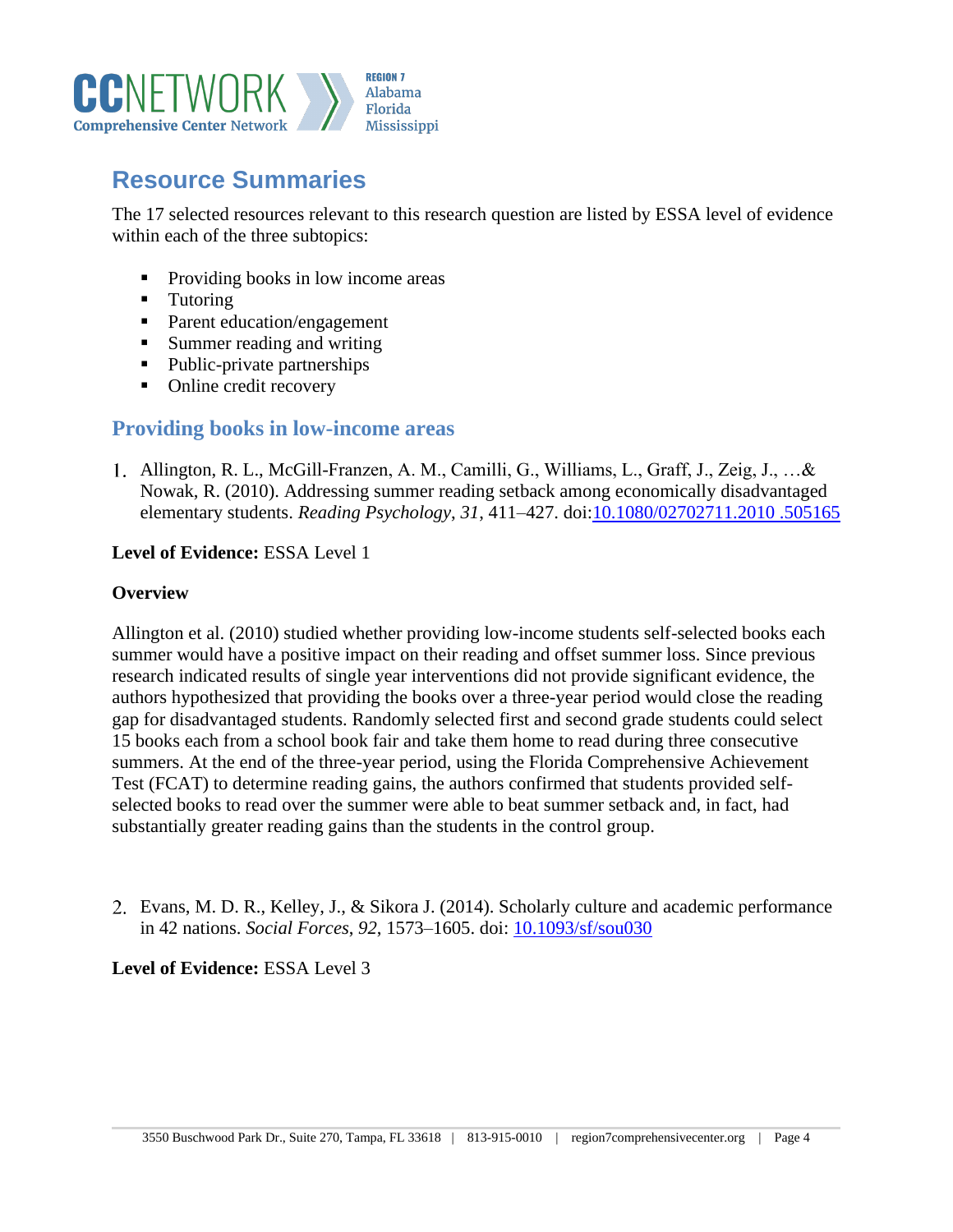

### **Overview**

In this in-depth international study, the authors look at two possible theories on how books and culture provide important academic advantages for students. Comparing scholarly culture and cultural capital (elite culture), the authors found the effect of books in the home to be statistically significant in both cultures, with a much greater effect on students from families with little education and of low socioeconomic status. Evans, Kelley, and Siroka (2014) found that having books in the home was associated with highest test scores throughout the world. The impact of books in the home was much greater for students living in lower SES homes – a family's first or second book has a much higher effect than the 102nd or 103rd book. On average, the authors found the difference between children from bookless homes and those from homes with 500 or more books to be about 2.2 years of schooling. Simply providing books for these students does matter as the number of books in a family's home has a strong influence on scholarly culture thus improving student achievement.

Blazer, C. (2011). *Summer learning loss: Why its effect is strongest among low-income students and how it can be combated.* Miami, FL: Miami-Dade County Public Schools, Research Services. Retrieved from<https://files.eric.ed.gov/fulltext/ED536514.pdf>

#### **Level of Evidence:** ESSA Level 4

## **Overview**

Blazer (2011) summarizes research on summer loss and provides recommended programs for administration to consider. The author highlights the research focused on summer learning loss specifically for low-income students, who fall weeks and months behind their peers. Then, the author reviews aspects of quality summer programs, including accessibility, curriculum, and family engagement. Finally, the author recommends providing books to low-income children as a relatively inexpensive way to help curtail the summer slide.

## **Tutoring**

Fuchs, L.S., Fuchs, D., Craddock, C., Hollenbeck, K.N., Hamlett, C.L., & Schatschneider, C. (2008). Effects of small-group tutoring with and without validated classroom instruction on at-risk students' math problem solving: Are two tiers of prevention better than one? *Journal of Educational Psychology, 100*, 491-509. Retrieved from <http://www.pubmedcentral.gov/articlerender.fcgi?artid=2536765>

#### **Level of Evidence:** ESSA Level 1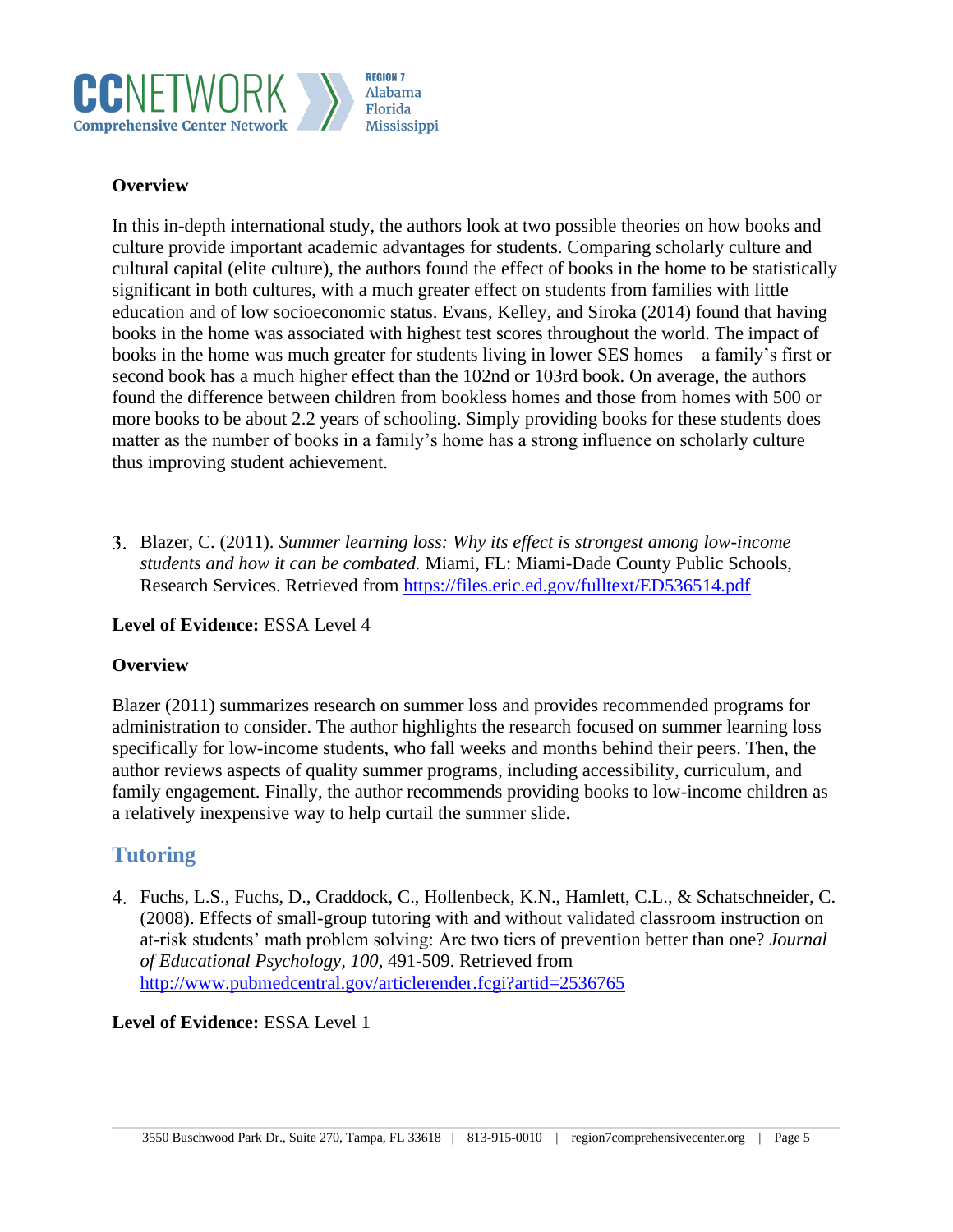

#### **Overview**

Fuchs et al. (2008) assessed the effects of small-group tutoring with and without validated (i.e., research-based) classroom instruction on at-risk (AR) third grade students' math problem solving before and after 16 weeks of intervention. Tutored students who received validated classroom instruction achieved better than tutored students who received conventional classroom instruction. However, receiving tutoring in either condition (compared to no tutoring) reduced math difficulties. Given this finding, Fuchs et al. suggested additional studies consider "whether tutoring might occur as a replacement for, rather than as a supplement to, classroom instruction."

Baye, A., Lake, C., Inns, A. & Slavin, R. E. (2019). Effective reading programs for secondary students. *Reading Research Quarterly*, *54*, 133-166. Retrieved from <http://www.bestevidence.org/word/Secondary-Reading-01-31-18.pdf>

#### **Level of Evidence:** ESSA Level 1

#### **Overview**

Baye, Lake, Inns, and Slavin (2019) reviewed 69 experimental research studies on secondary reading programs outcomes. Tutoring programs and whole school approaches that included teacher teams produced the most positive outcomes. The authors were surprised that additional instructional time (i.e., an extra daily period of reading instruction) had no impact on student achievement and hypothesized that this might be due to low student motivation for remedial work or an extra class period that displaces electives like art. The review also found no impacts for technology-focused reading programs which the authors attributed to teachers' comfort integrating technology into instruction. The authors noted that programs across categories that produced positive outcomes emphasized elements like student motivation, relationships between students and with teachers, and social emotional learning which are core to personalized learning as a district- or school-wide educational approach.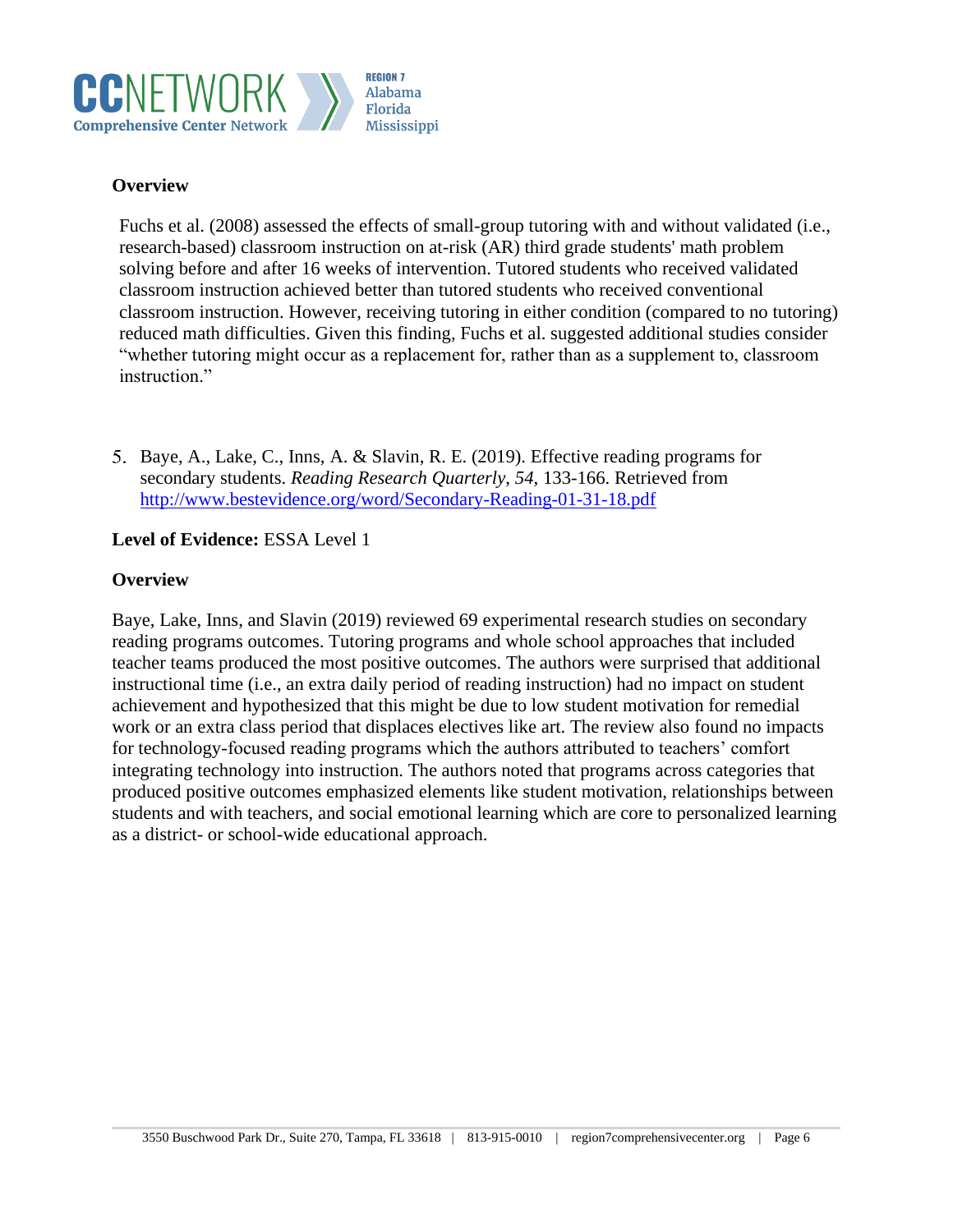

Pellegrini, M., Inns, A., Lake, C., & Slavin, R. E. (2018). *Effective programs in elementary mathematics: A best-evidence synthesis.* Paper presented at the Society for Research on Effective Education, Washington, DC. Retrieved from [http://www.bestevidence.org/word/elem\\_math\\_Oct\\_8\\_2018.pdf](http://www.bestevidence.org/word/elem_math_Oct_8_2018.pdf)

## **Level of Evidence:** ESSA Level 2

#### **Overview**

Pellegrini, Inns, Lake, and Slavin (2018) reviewed 78 rigorous experimental evaluations of 61 elementary math programs' effects on student achievement in grades K-5. Reviewers grouped interventions into the following eight categories: tutoring, programs incorporating technology, professional development for math content and pedagogy, instructional process programs, whole-school reform, social-emotional learning, math curricula, and benchmark assessment programs. Tutoring and instructional process programs (i.e., professional development focused on improving teachers' classroom organization and management) were the most effective approaches. Other program categories produced modest to no impacts on achievement.

Inns, A., Lake, C., Pellegrini, M., & Slavin, R. (2019). *A synthesis of quantitative research on programs for struggling readers in elementary schools*. Baltimore, MD: Johns Hopkins University, Center for Data-Driven Reform in Education. Retrieved from [http://www.bestevidence.org/word/strug\\_read\\_April\\_2019\\_full.pdf](http://www.bestevidence.org/word/strug_read_April_2019_full.pdf)

## **Level of Evidence:** ESSA Level 2

## **Overview**

Inns, Lake, Pellegrini, and Slavin (2019) reviewed 61 studies of 48 programs focused on improving achievement outcomes for struggling readers in elementary grades. Studies were organized into four program categories: tiered comprehensive whole-school interventions (Multi-Tier); classroom approaches (Tier 1); technology-supported adaptive instruction (Tier 2); and tutoring, both one-to-small group tutoring (Tier 2) and one-to-one tutoring (Tier 3). Across all studies, outcomes were strongest for one-to-one tutoring with the reviewers noting that effects were similar for tutoring provided by teachers and teaching assistants. The impact of tutoring provided by paid teaching assistants inspired some cost analysis in the discussion section of this paper for the benefits of administrators considering scaling tutoring across schools and for the consideration of schools facing certified teacher shortages. Remarkably, this review found that "whole-class approaches (mostly cooperative learning) and whole-school approaches [e.g., Success for All] incorporating tutoring obtained outcomes for struggling readers as large as those found for one-to-one tutoring and benefitted many more students." This finding has cost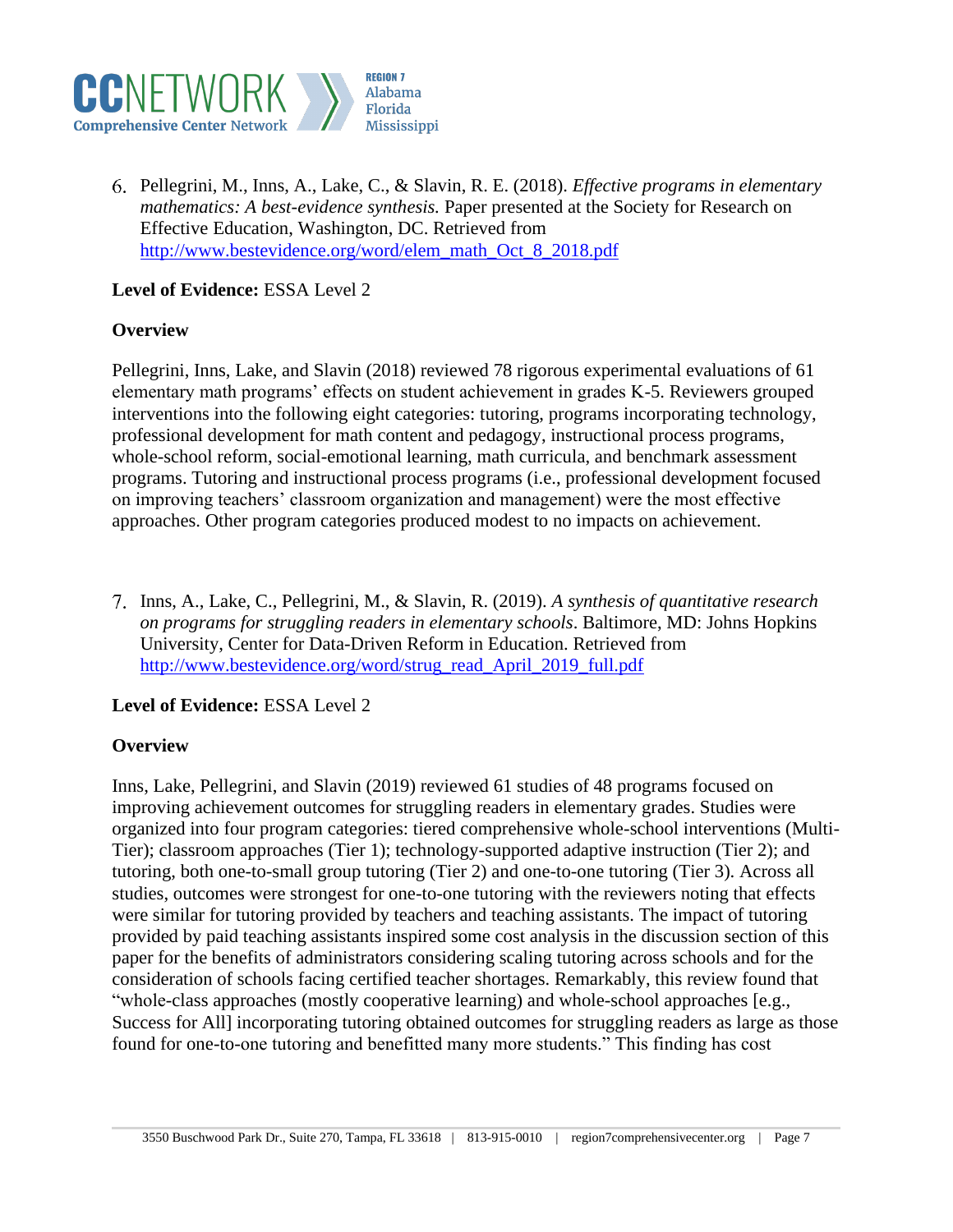

implications for schools serving larger numbers of struggling readers and looking to sustain student gains from tutoring over years.

## **Parent education/engagement**

8. Kraft, M.A., & Monti-Nussbaum, M. (2017). Can schools empower parents to prevent summer learning loss? A text messaging field experiment to promote literacy skills. *The ANNALS of the American Academy of Political and Social Science*, *674*, 85-112. Doi: [10.1177/0002716217732009](https://doi.org/10.1177/0002716217732009)

#### **Level of Evidence:** ESSA Level *1*

#### **Overview**

Kraft and Monti-Nussbaum (2017) explored the use of text messages that provided reading intervention to randomly selected parents over summer break. Students in Grade 1 through Grade 4 and their families participated in a summer literature program consisting of intervention activities via approximately 18 text messages sent from the school to parents in July through August 2015. The text messages, framed as "pro tips," were organized into three categories: resources, ideas, and signals. They stressed the importance of reading during the summer and the important role parents play by guiding their child through the activities. Pre-/post- results on the STAR and STEP assessments indicated a statistically significant amount of growth in the students with effect sizes ranging from .03 to .10 standard deviations (SD) with a pooled estimate of .06 SD. The authors found that participating students continued to see increasing incremental effects during the subsequent school year

9. Mitchell, C., & Begeny, J. C. (2014). Improving students reading through parents' implementation of a structured reading program. *School Psychology Review, 43(1), 41-58.* Doi: [10.1080/02796015.2014.12087453](https://doi.org/10.1080/02796015.2014.12087453)

#### **Level of Evidence:** ESSA Level 2

#### **Overview**

Mitchell and Begeny (2014) conducted a quasi-experimental study of the impacts of a parentimplemented reading support program, HELPS, on the achievement of Grade 1 and Grade 2 students. The researchers found positive outcomes on fluency and comprehension of medium (d  $= 0.72$ ) to large (d  $= 2.09$ ) effect sizes. HELPS provides an example of a parent-led reading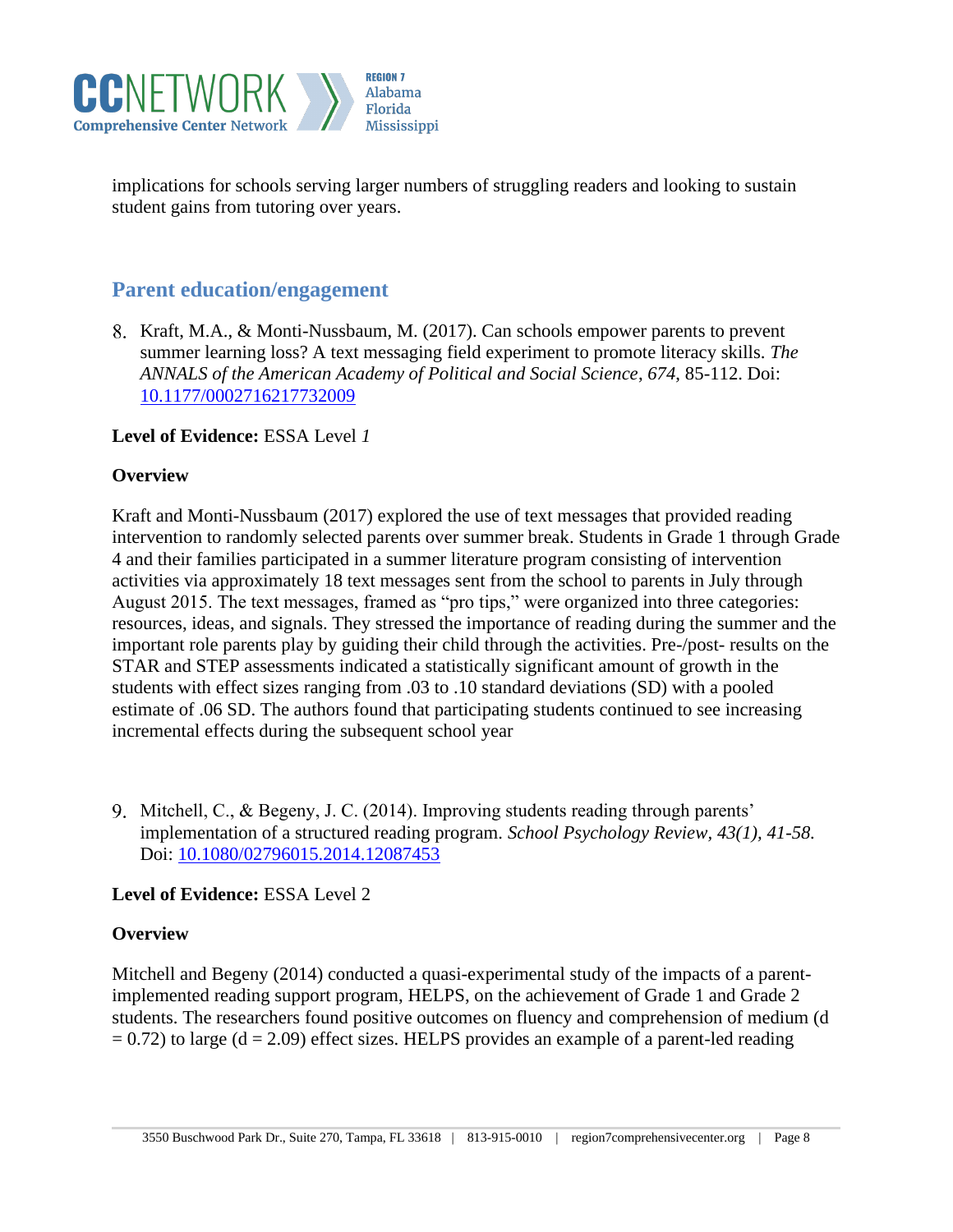

program that could be used during out-of-school times to help students improve their reading achievement. Some concerns exist about the generalizability of results given the small sample size.

## **Summer reading and writing**

10. Kim J. S, Guryan, J., White T. G., Quinn D. M., Capotosto, L., & Kingston H. C. (2016). Delayed effects of a low-cost and large-scale summer reading intervention on elementary school children's reading comprehension. *Journal of Research on Educational Effectiveness*, *9*(1), 1–22. doi[:10.1080/19345747.2016.1164780](https://doi.org/10.1080/19345747.2016.1164780)

#### **Level of Evidence:** ESSA Level 1

#### **Overview**

Kim et al. (2016) evaluated the effectiveness of a low-cost and large-scale summer reading intervention, Project READS, that provided comprehension lessons at the end of the school year and home-based summer reading routines with narrative and informational books to students in Grade 2 and Grade 3. Participating students were re-examined nine months after the intervention (in the children's subsequent academic year), and authors found a statistically significant impact on children's reading comprehension, improving performance by 0.04 SD overall and 0.05 SD in high-poverty schools.

Guryan, J., Kim, J.S., & Quinn, D.M. (2014). *Does reading during the summer build reading skills? Evidence from a randomized experiment in 463 classrooms* (No. w20689). Cambridge, MA: National Bureau of Economic Research. Retrieved from <http://www.nber.org/papers/w20689>

## **Level of Evidence:** ESSA Level 1

## **Overview**

Guryan, Kim, and Quinn (2014) designed a study to determine how much summer reading affected student achievement. In Project READS, randomly selected students were given reading comprehension lessons in the spring, and parents were invited to a family literacy event to learn how to support their child's work. Students received ten leveled books through the mail and were encouraged to read the books. They were also asked to mail in a tri-fold with three comprehension questions they had answered using the reading strategies taught during the spring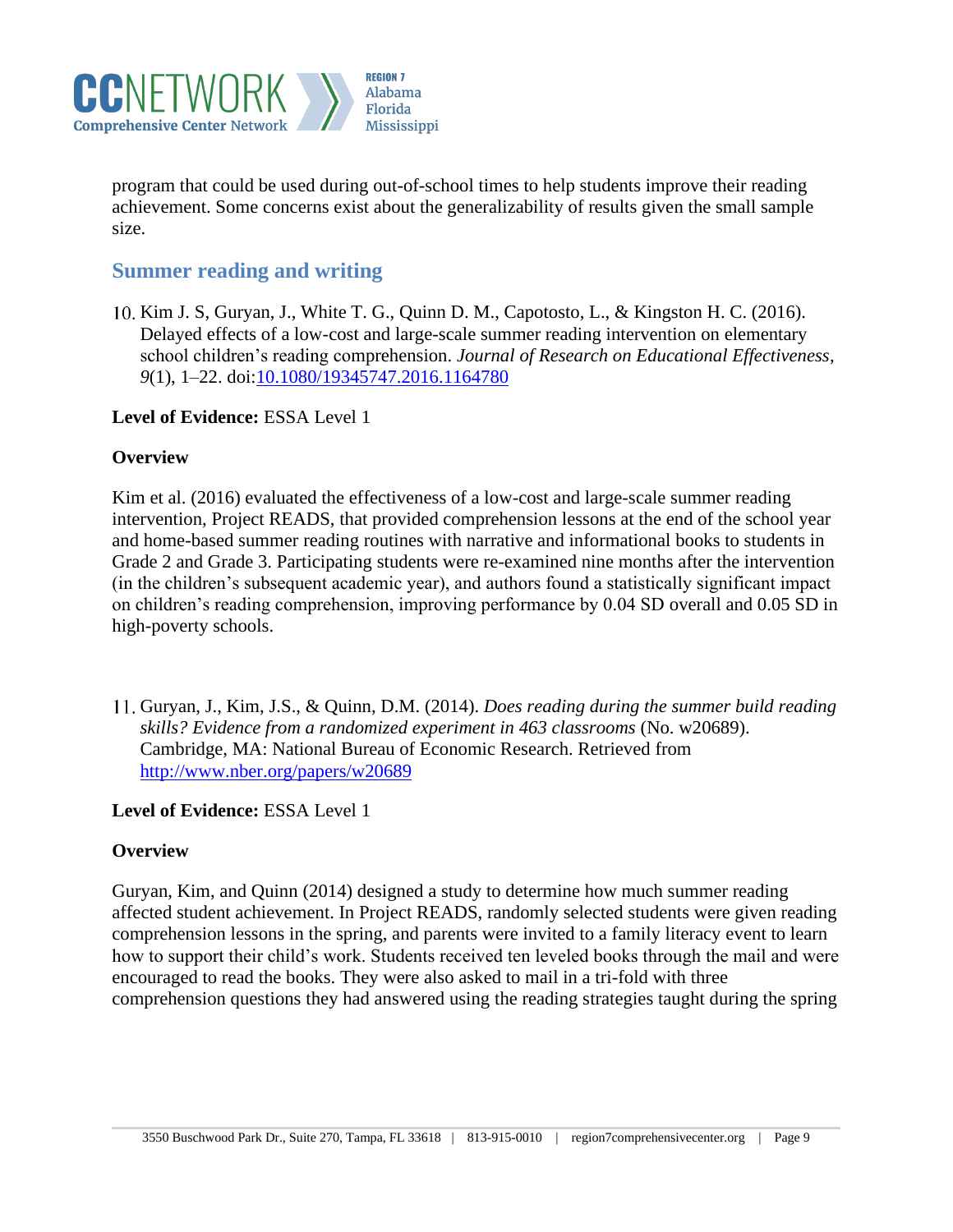

Results of the study were favorable, especially for third grade girls who not only avoided the summer slip, but based on a comparison of pre- and posttests, actually gained approximately 1.9 months of achievement at the total expense of only \$200-400 per pupil.

Borman, G., D., Goetz, M. E., & Dowling, N. M. (2009). Halting the summer achievement slide: A randomized field trial of the KindergARTen summer camp. *Journal of Education for Students Placed at Risk*, *14*, 133-147. doi: [10.1080/10824660802427652](https://doi.org/10.1080/10824660802427652)

**Level of Evidence:** ESSA Level 1

## **Overview**

Borman, Goetz, and Dowling (2009) conducted a randomized control trial using a 6-week summer enrichment program focused on literacy and the arts with students from high-poverty schools in Baltimore. Positive effects were found for students on the Developmental Reading Assessment ( $d = 0.40$ ) and Word List A ( $d = 0.27$ ) assessment.

Zvoch, K., & Stevens, J. J. (2013). Summer effects in a randomized field trial. *Early Childhood Research Quarterly, 28*(1), 24-32. doi: [10.1016/j.ecresq.2012.05.002](https://doi.org/10.1016/j.ecresq.2012.05.002)

## **Level of Evidence:** ESSA Level 1

#### **Overview**

Zvoch and Stevens (2013) conducted a randomized control trial of a summer school program for Kindergarten and Grade 1 students who were moderately at risk for reading struggles. The summer program ran for five weeks with small class instruction for 3.5 hours a day four days a week including a minimum of two hours of teacher-directed, daily literacy instruction. A positive effect of 0.60 SD was found for Kindergarteners in reading fluency and a 0.75 SD effect for students in Grade 1.

Barone, T., Sinatra, R., Eschenauer, R., & Brasco, R. (2014). Examining writing performance and self-perception for low socioeconomic young adolescents. *Journal of Education and Learning, 3*, 158-171. doi[:10.5539/jel.v3n3p158](https://doi.org/10.5539/jel.v3n3p158)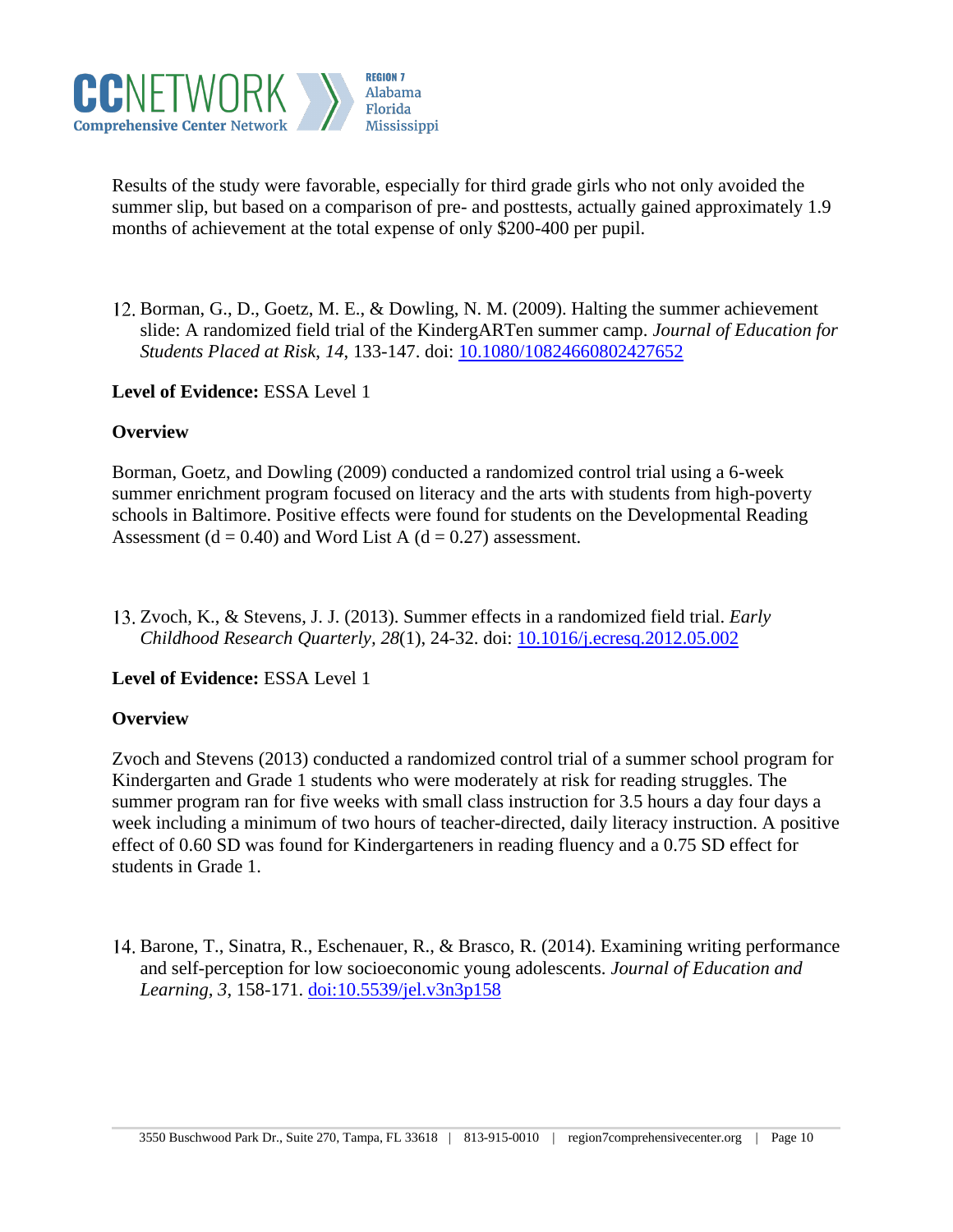

### **Level of Evidence:** ESSA Level 3

### **Overview**

Barone, Sinatra, Eschenauer, and Brasco (2014) completed a case study examining the impact of a short-term intensive literacy approach on the writing performance and self-perception of adolescents from low-income families living in urban housing projects. Participating students were recruited for the summer program through housing project community centers and provided small-group instruction using a variety of instructional materials as well as an instructional procedure referred to as the 6 R's (Read, Reason, Retelling or Reconstruction, W®ite, Rubric, and Revise). The study used four types of instruments to measure performance and perceptions including pre-/post-administration writing samples, the Writer Self-Perception Scale (WSPS), surveys, and interview questions. The results implied that low-performing adolescent students can improve their self-perceived writing ability from a short-term intensive writing program. The study also provided initial findings to a field of literature that lacks research on writing as a key skill-building strategy and a means of increasing academic engagement in summer learning programs.

## **Public-private partnerships**

Kamauru, J. (2016). Horizons at Brooklyn Friends School. *Independent School*, *75*(4). Retrieved from [https://www.nais.org/magazine/independent-school/summer-2016/horizons](https://www.nais.org/magazine/independent-school/summer-2016/horizons-at-brooklyn-friends-school/)[at-brooklyn-friends-school/](https://www.nais.org/magazine/independent-school/summer-2016/horizons-at-brooklyn-friends-school/)

#### **Level of Evidence:** ESSA Level 4

#### **Overview**

Kamauru (2016) reviews the Horizons Program at Brooklyn Friends Schools, a tuition-free program for students of nearby public schools to further their academic engagement after normal school hours. With support from education, business, and philanthropic communities, this program provides students (often from low-income families) who are in danger of losing academic progress with academic enrichment activities during six weeks of summer and periodically throughout the school year. Students who participate in the Horizons Program improved their academic performance in a variety of subjects (namely reading and mathematics) and graduated from high school. According to the article, the program boasts a 99% high school graduation rate for students who finish the program. Horizons at Brooklyn Friends provides four recommendations for schools willing to engage in similar endeavors: (a) build collaborative community partnerships, (b) integrate the program with school life, (c) address privilege, and (d) establish mutual partnerships.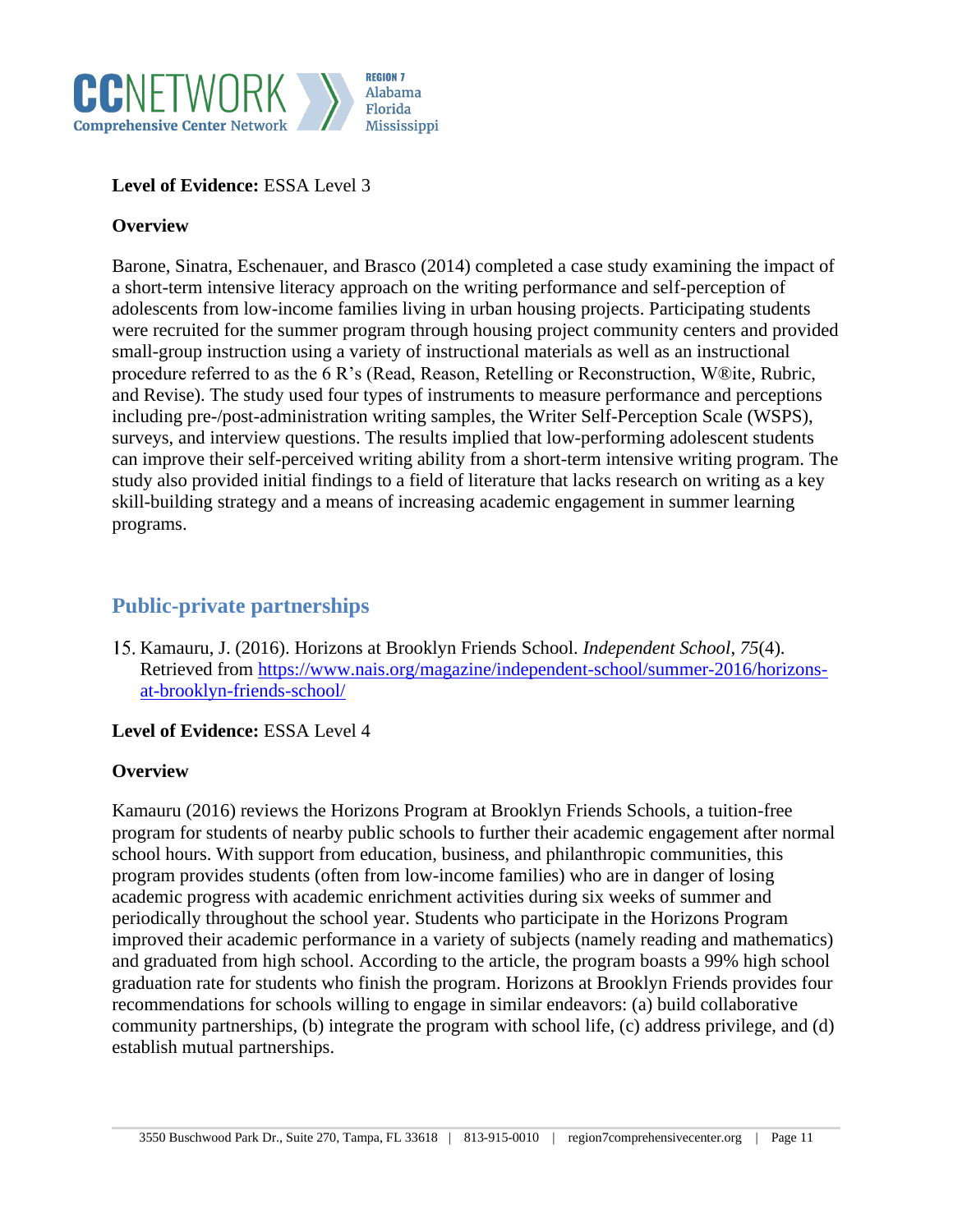

Greenman, A. (2015). Rhode Island's innovative solutions to summer learning loss. *The State Education Standard*, *15*(1), 24-27. Retrieved from [http://www.nasbe.org/wp](http://www.nasbe.org/wp-content/uploads/Rhode-Islands-Innovative-Solutions-to-Summer-Learning.pdf)[content/uploads/Rhode-Islands-Innovative-Solutions-to-Summer-Learning.pdf](http://www.nasbe.org/wp-content/uploads/Rhode-Islands-Innovative-Solutions-to-Summer-Learning.pdf)

## **Level of Evidence:** ESSA Level 4

#### **Overview**

Greenman (2015) highlights Rhode Island's efforts to curtail summer learning loss among its students. Working with stakeholders and securing funds through private and public-private partnerships, Rhode Island boasts a number of successful high-quality programs which include hands-on, experiential learning, strong student engagement, different curriculum than traditional school, and co-creation/co-delivery by a certified teacher and community educator. This article features the BLAST Program and the Providence After School Alliance Summer Scholars Program as exemplars of success as well as recommendations for scaling up which are aimed at state policymakers.

## **Online credit recovery**

17. Heppen, J. B., Sorensen, N., Allensworth, E., Walters, K., Rickles, J., Taylor, S. S., & Michelman, V. (2016). The struggle to pass algebra: Online vs. face-to-face credit recovery for at-risk urban students. *Journal of Research on Educational Effectiveness*, *10*, 272-296. doi: [10.1080/19345747.2016.1168500](https://doi.org/10.1080/19345747.2016.1168500)

**Level of Evidence:** ESSA Level 1

## **Overview**

Given the widespread use of online courses for credit recovery and a lack of evidence about their efficacy, Heppen et al. (2016) conducted a randomized control trial to investigate the impacts of taking Algebra 1 credit recovery courses online compared to face-to-face instruction. Chicago public high school students who took the online class during the summers of 2011 and 2012 were less likely (66% to 78%) to complete their Algebra 1 credit compared to students in the face-toface instruction. The impact of the credit recovery condition did not impact subsequent math achievement or on-time graduation rates.

# **Conclusion**

The 17 resources provided in this information request reviewed successful extended learning programs. Several of the examples provided could help state and local administrators design